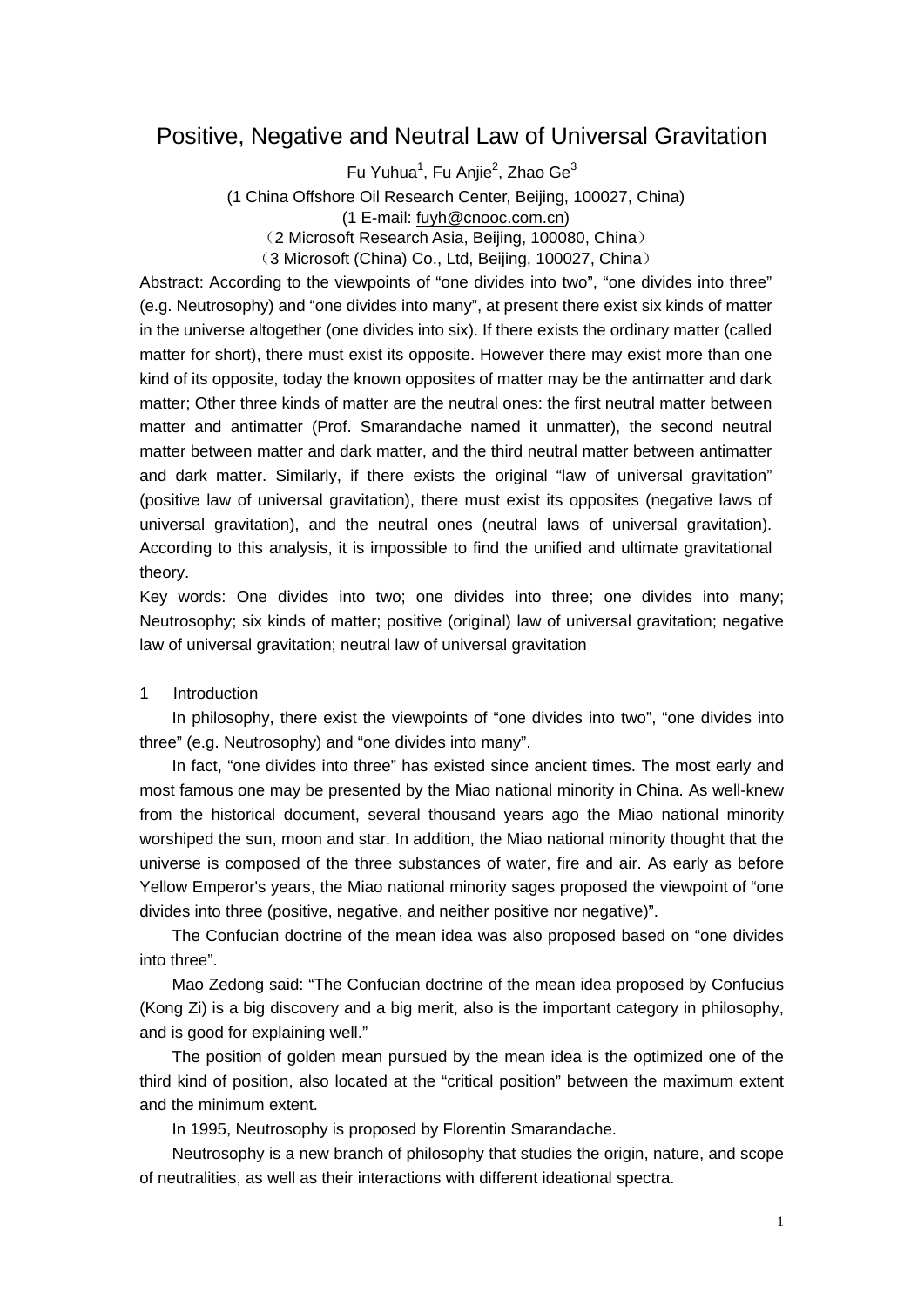This theory considers every notion or idea <A> together with its opposite or negation <Anti-A> and the spectrum of "neutralities" <Neut-A> (i.e. notions or ideas located between the two extremes, supporting neither <A> nor <Anti-A>). The <Neut-A> and <Anti-A> ideas together are referred to as <Non-A>.

Neutrosophy is the base of neutrosophic logic, neutrosophic set, neutrosophic probability and statistics used in engineering applications (especially for software and information fusion), medicine, military, cybernetics, physics.

Neutrosophic Logic is a general framework for unification of many existing logics, such as fuzzy logic (especially intuitionistic fuzzy logic), paraconsistent logic, intuitionistic logic, etc. The main idea of NL is to characterize each logical statement in a 3D Neutrosophic Space, where each dimension of the space represents respectively the truth (T), the falsehood (F), and the indeterminacy (I) of the statement under consideration, where T, I, F are standard or non-standard real subsets of  $]0, 1^+[$  without necessarily connection between them.

As for the "three" in "one divides into three", it may have many kinds of denotation. For Miao national minority sage, the denotation is as follows: positive, negative, and neither positive nor negative; for the mean idea is maximum extent, minimum extent, and mean; for the Neutrosophy is <A>, <Anti-A>, and <Neut-A>.

Considering the matching with the "matter" and the "law of universal gravitation", we think that the "three" in "one divides into three" should be denoted as positive, negative, and neutral.

According to the viewpoint of "one divides into two", if there exists the ordinary matter (called matter for short), there must exist its opposite. However there may exist more than one kind of its opposite, today the known opposites of matter may be the antimatter and dark matter; based on this, according to the viewpoints of "one divides into three" and Neutrosophy, other three kinds of matter are the neutral ones: the first neutral matter between matter and antimatter (Prof. Smarandache named it unmatter), the second neutral matter between matter and dark matter, and the third neutral matter between antimatter and dark matter. Therefore, at present there exist six kinds of matter in the universe altogether (one divides into six).

Discussing these six kinds of matter, we must have many kinds of gravitation theory.

### 2 Many kinds of gravitation theory

According to the viewpoints of "one divides into three" and Neutrosophy, if there exists the original "law of universal gravitation" (positive law of universal gravitation), there must exist more than one kind of its opposite (more than one kind of negative law of universal gravitation), and more than one kind of the neutral one (more than one kind of neutral law of universal gravitation).

In fact, the negative law of universal gravitation may be constructed with many methods (the negative law of universal gravitation may be processed with "one divides into two", "one divides into three" (e.g. Neutrosophy) and "one divides into many").

Now we only list two ways to construct the negative law of universal gravitation: The first way is that the content or form will be completely opposite to the positive law of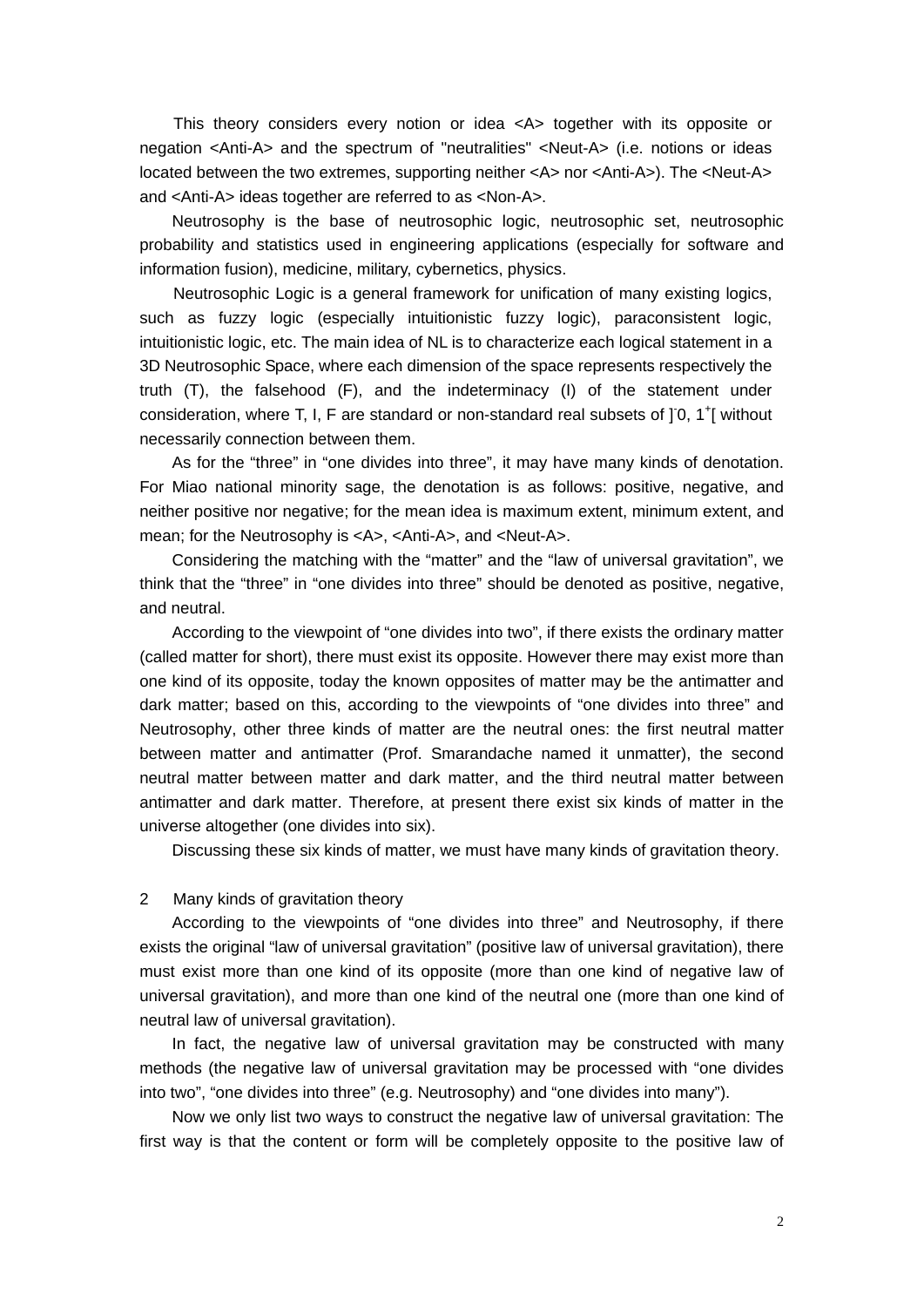universal gravitation; the second way is considering how to replace the positive law of universal gravitation.

For example, the negative law of universal gravitation that the content or form will be completely opposite to the positive law of universal gravitation may have: The antimatter law of universal gravitation for processing antimatter, the first neutral matter law of universal gravitation for processing the first neutral matter between matter and antimatter, the dark matter law of universal gravitation for processing dark matter, the second neutral matter law of universal gravitation for processing the second neutral matter between matter and dark matter, the third neutral matter law of universal gravitation for processing the third neutral matter between antimatter and dark matter, and so on.

While the negative law of universal gravitation to replace the positive law of universal gravitation may have: the general theory of relativity, the revised general theory of relativity, super-gravity theory, and so on.

In the above mentioned various negative laws of universal gravitation, some have been proposed, for example, the antimatter law of universal gravitation, the general theory of relativity, the super-gravity theory and so on; some haven't been proposed, for example, the second neutral matter law of universal gravitation, the third neutral matter law of universal gravitation and so on.

As well-known, the Newton's law of universal gravitation reads

$$
F = -\frac{Gm_1m_2}{r^2} < 0, \qquad G, m_1, m_2 > 0 \tag{1}
$$

While according to ISO-mathematics  $[2]$ , the antimatter law of universal gravitation reads

$$
F^d = -G^d \times^d m_1^d \times^d m_2^d /^d r^d \times^d r^d > 0, \qquad G^d, m_1^d, m_2^d < 0
$$
 (2)

where,  $x^d = -x$ ,  $\ell^d = -\ell$ ,  $n^d = -n$ , all of them are the ISO-mathematics operation principles.

The gravitational field equation of the general theory of relativity to replace the positive law of universal gravitation reads

$$
R_{ik} - \frac{1}{2} g_{ik} R = -\kappa T_{ik} \tag{3}
$$

At present, many scholars already proposed that the general theory of relativity should be revised. For example, Prof. Smarandache already proposed that there is no speed barrier in the universe  $\left[3\right]$ . According to this supposition, the general theory of relativity should be revised.

Similarly, the neutral law of universal gravitation also may be constructed with many methods (the neutral law of universal gravitation may be processed with "one divides into two", "one divides into three" (e.g. Neutrosophy) and "one divides into many"). Now we only list three ways to construct the neutral law of universal gravitation: The first way is to create another kind of the law of universal gravitation that neither positive law of universal gravitation nor negative law of universal gravitation, in which the so-called "side law of universal gravitation" (revise the law of universal gravitation from side face) should be mentioned specially; the second way is to create another kind of the law of universal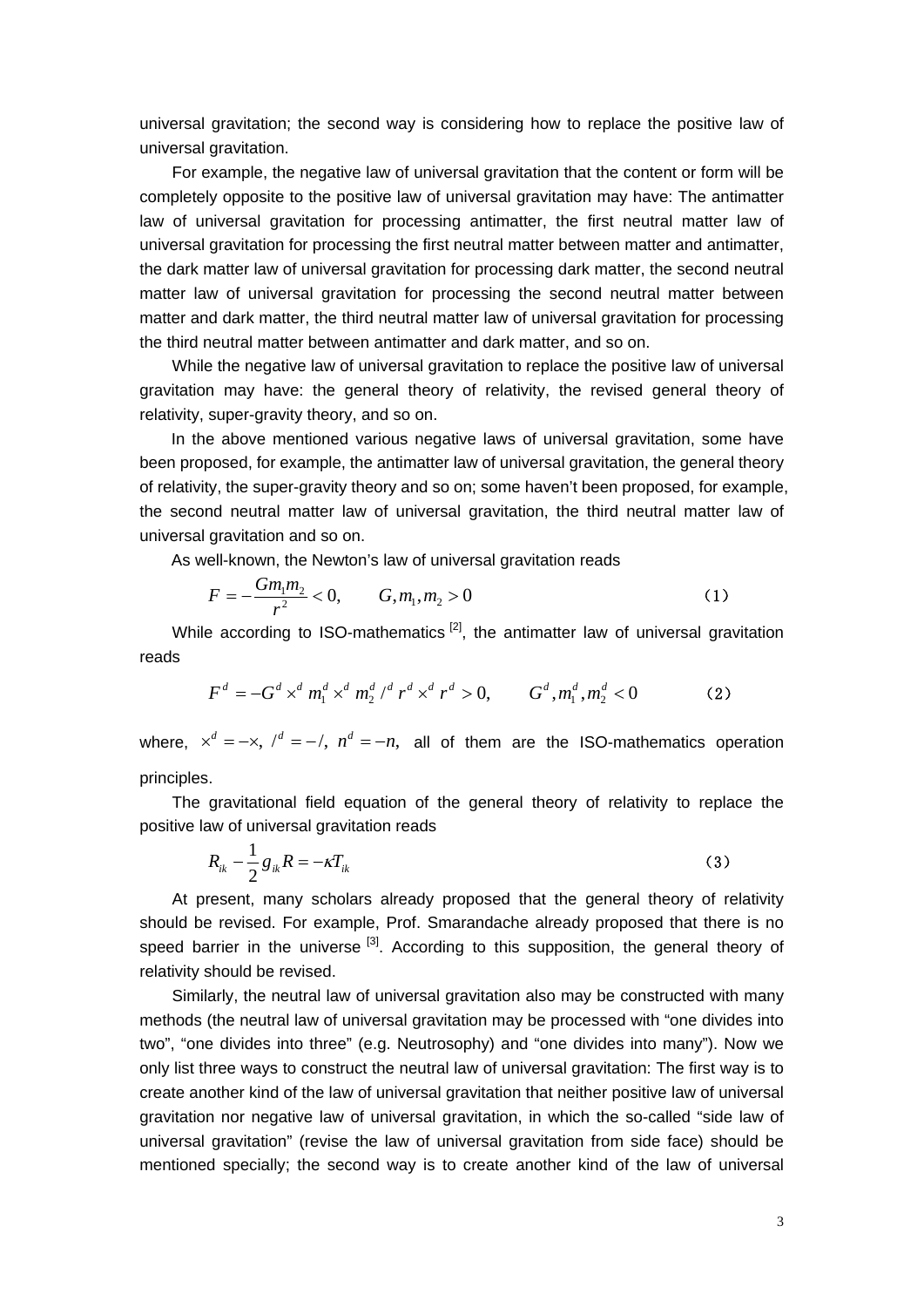gravitation containing positive law of universal gravitation and negative law of universal gravitation; of course the proportions of positive law and negative law, besides 5:5, may also be 6:4 or 4:6, 7:3 or 3:7, 8:2 or 2:8, 9:1 or 1:9 and so on; the third way is the combination of above mentioned two ways, namely the combination of positive law of universal gravitation, negative law of universal gravitation, non-positive law of universal gravitation and non-negative law of universal gravitation.

For the neutral law of universal gravitation or side law of universal gravitation besides positive and negative law of universal gravitation, there are two forms at least. The first one is the non-inverse-square law of gravitation; the second one keeps the form of inverse square law but the gravitational constant is variable, namely it becomes the gravitational coefficient.

For the first form, namely the non-inverse-square law of gravitation, it can be written as the form of fractal distribution as shown in reference [4].

Supposing the non-inverse-square law of gravitation can be written as follows

$$
F = -f(r, G, M, m) \tag{4}
$$

where  $G$  is the gravitational constant in common use, equal to  $6.67\cdots\times10^{-11}\,\text{N}$ •  $m^2/kg^2$ ;

Transforming it into the form of variable dimension fractal, we have

$$
f(r, G, M, m) = \frac{GMm}{r^D} \tag{5}
$$

The value of D is as follows

$$
D = \frac{\ln(GMm) - \ln f(r, G, M, m)}{\ln r}
$$
 (6)

For the second form, namely keeping the form of inverse square law but the gravitational constant is variable, in reference [4] the formula is given as follows

$$
F = -\frac{G \cdot Mm}{r^2} \tag{7}
$$

The general changing rule for the gravitational coefficient  $G^*$  is as follows

$$
G^* = Gr^{2-D} \tag{8}
$$

For example, for the problem of the gravitational defection of light around the sun, from reference [4] we have

$$
G^* = G(1+1.5\frac{r_0^2}{r^2})
$$

where  $r_0$  is the shortest distance between the sun and light.

From reference [5], for the problem of the gravitational defection of light around the sun, it gives

 $G$  ≤  $G$ <sup>\*</sup> ≤ 2.5 $G$ 

While for the problem of the advance of Mercury's perihelion, it gives

$$
(1+5.038\times10^{-8})G \le G^* \le (1+1.162\times10^{-7})G
$$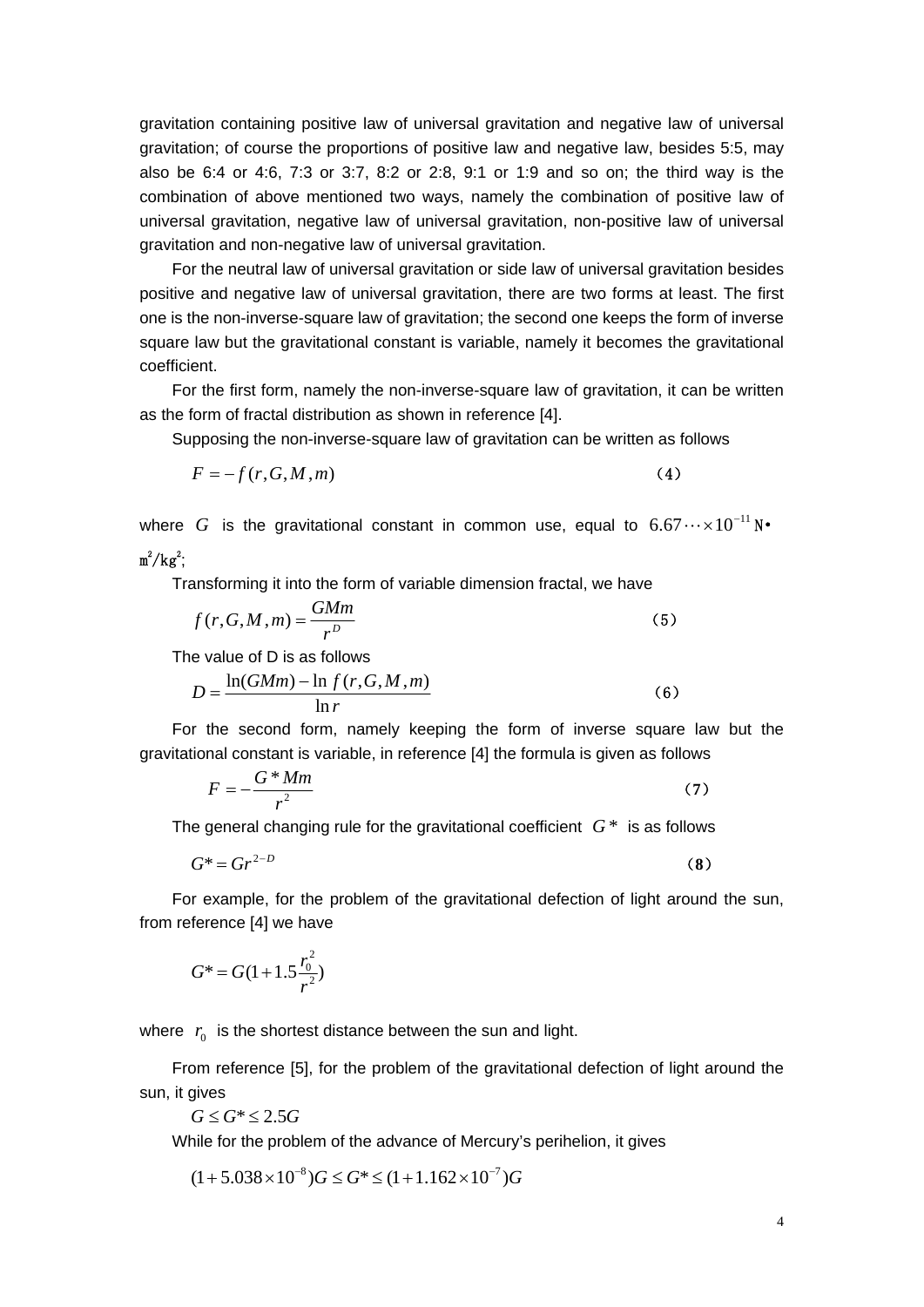As for another kind of the law of universal gravitation containing positive and negative law of universal gravitation, it may be the improved Newton's law of universal gravitation given by the results of the general theory of relativity.

For this purpose, the ISO-law of gravity can be defined by

$$
\hat{F} = F\hat{I} = -\frac{GMm}{r^2}\hat{I}
$$
\n(9)

where, the self-increased Isounit reads

$$
\hat{I} = 1 - kF = 1 + k \frac{GMm}{r^2}
$$
 (10)

For the problems of the advance of planet's perihelion and the gravitational defection of a photon orbit around the sun, to compare the results of general relativity and the results given by the Newtonian mechanics with Eq.(9), the value of  $k$  in Eq.(10) should be as follows

$$
k = \frac{3p}{mc^2} \tag{11}
$$

Then we have the following improved universal gravitation formula, namely the ISO-law of gravity

$$
\hat{F} = -\frac{GMm}{r^2} - \frac{3G^2M^2mp}{c^2r^4}
$$
\n(12)

where: G is gravitational constant, M and m are the masses of the two objects, r is the distance between the two objects, c is the speed of light, p is the half normal chord for the object m moving around the object M along with a curve derived by the existing Newtonian mechanical formula Eq.(18), and the value of p is given by:  $p = a(1-e^2)$  (for ellipse),  $p = a (e^2-1)$  (for hyperbola),  $p = y^2/2x$  (for parabola).

Thus, for the problems of the advance of planet's perihelion and the gravitational defection of a photon orbit around the sun, with the Newtonian mechanical method, Eq.(12) will derive the same results as given by general relativity.

As for the third way neutral law of universal gravitation combining the first and second way neutral law of universal gravitation, it is required when we simultaneously discuss the gravitational problems related to matter, antimatter, dark matter, the first neutral matter between matter and antimatter, the second neutral matter between matter and dark matter, and the third neutral matter between antimatter and dark matter. Namely we should present the most complicated neutral law of universal gravitation combining the positive, negative, non-positive, non-negative law of universal gravitation and the like. For the reason of complexity, this kind of neutral law of universal gravitation should be discussed in future.

#### 3 Conclusion

This paper proposes the problems related to the positive, negative and neutral law of universal gravitation, and provides the new idea to further study the gravitational question.

It should be noted that, according to this paper's analysis, it is impossible to find the unified and ultimate gravitation theory. The reason for this is that, for any gravitational